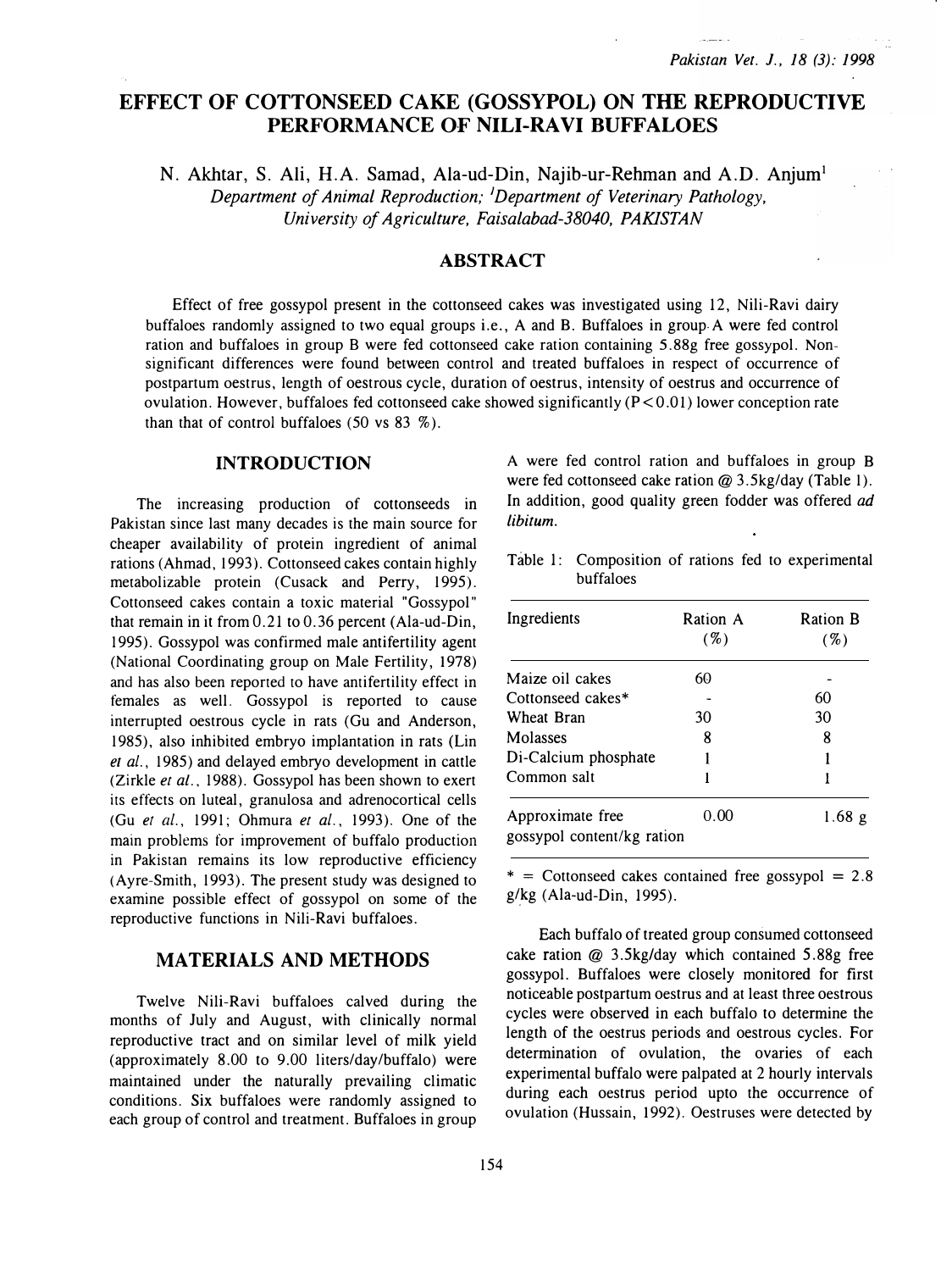their behavioural signs using a teaser bull and confirmed by rectal palpation of genital organs. The buffaloes were inseminated after observing at least three �omplete oestrous cycles, using liquid semen collected. After 90 days of artificial insemination buffaloes were examined per rectum for pregnancy. The data collected were computed to analysis of variance using general linear model procedure (Steel and Torrie, 1980) in Minitab Statistical Software Computer Package (Anonymous, 1991).

### RESULTS AND DISCUSSION

Non-significant differences were found between control and treated buffaloes in respect of their first observable post-partum oestrus interval (81.2 vs 85.0 days), length of oestrous cycle (24.7 vs 23.1 days), duration of oestrus (20.3 vs 22.1 hours) and ovulation after end of oestrus (10.6 vs 10.5 hours). Whereas, conception rate (83.3 vs 50.0 %) differed significantly (P < 0.01) between control and treated buffaloes (Table 2).

| Table 2: Mean values $(\pm$ SEM) for length of oestrous |  |  |  |  |
|---------------------------------------------------------|--|--|--|--|
| cycle, duration of oestrus and ovulation after          |  |  |  |  |
| end of oestrus and conception rate in the               |  |  |  |  |
| experimental buffaloes.                                 |  |  |  |  |

|                                         |                         | Groups           |                     |
|-----------------------------------------|-------------------------|------------------|---------------------|
| <b>Parameters</b>                       | Oestrus<br>No.          | Control          | Cottonseed<br>cakes |
| Post-partum<br>oestrous interval (days) |                         | $81.2 \pm 11.7a$ | $85.0 + 10.7a$      |
| Length of oestrous cycle (days)         |                         |                  |                     |
|                                         |                         | $25.5 + 2.5$     | $25.8 + 3.9$        |
|                                         | $\overline{2}$          | $25.7 \pm 1.8$   | $22.2 \pm 0.7$      |
|                                         | $\overline{3}$          | $22.8 \pm 0.9$   | $21.0 \pm 0.2$      |
|                                         | Mean                    | $24.7 \pm 1.1a$  | $23.1 \pm 1.3a$     |
| Duration of oestrus (hours)             |                         |                  |                     |
|                                         | 1                       | $20.3 + 2.0$     | $21.7 \pm 2.0$      |
|                                         | $\overline{2}$          | $18.0 \pm 0.9$   | $20.3 \pm 1.8$      |
|                                         | $\mathbf{3}$            | $22.7 \pm 1.3$   | $24.3 \pm 1.6$      |
|                                         | Mean                    | $20.3 \pm 0.9a$  | $22.1 \pm 1.1a$     |
| Ovulation after end of oestrus (hours)  |                         |                  |                     |
|                                         | 1                       | $10.0 \pm 0.3$   | $11.2 \pm 1.1$      |
|                                         | $\overline{\mathbf{c}}$ | $11.2 \pm 0.3$   | $10.7 \pm 0.6$      |
|                                         | $\overline{3}$          | $10.7 \pm 0.6$   | $9.7 \pm 0.5$       |
|                                         | Mean                    | $10.6 \pm 0.2a$  | $10.5 + 0.5a$       |
| Conception rate                         | %                       | 83.3a            | 50.0 <sub>b</sub>   |

The present findings are partially in agreement with those reported by previous workers (Zhu et al., 1984; Gu and Anderson, 1985; Wu et al., 1985; Yang and Wu, 1987) who reported anti-steroidogenic effects on ovaries, delayed oestrus in laboratory animals and a local cytotoxic effect on human uterus. It is speculated that the amount of gossypol present in the ration fed to Nili-Ravi buffaloes remained unable to disturb the ovarian function or much of the amount of gossypol fed to. the experimental buffaloes was detoxified in the rumen, as ruminants had the ability to detoxify high intake of free gossypol (Lindsey et al., 1980).

The effects of gossypol as reported in the female rats (Gu and Anderson, 1985; Lin et al., 1985), may not be expected in buffaloes as such. The results showed that 5.88g gossypol consumed by each treated buffalo in the ration had not affected their postpartum ovarian activity and subsequent oestrous cycles. This was further supported by the resumption of cyclic ovarian activity and normal length of oestrous cycle throughout the study.

Conception rate in control buffaloes (83.33 %) was significantly  $(P < 0.05)$  higher than buffaloes fed cottonseed cakes  $(50.0 \, %)$ . The average conception rates reported by Saji (1985), Shah (1985), Ali et al. (1985), Ahmad et al. (1990), and Chohan et al. (1992) were 33 to 60 %. Relatively higher conception rate found in present study might be attributed to efficient detection of oestrus and artificial insemination of buffaloes at appropriate time of oestrous. However, the pregnancy rate in buffaloes fed cottonseed cakes in ration is in agreement with the reports of Lagerloff and Tone (1985) and Yang and Wu ( 1987) who reported decreased pregnancy rate in female rats after feeding gossypol either before breeding or during gestation. Bender et al. (1988) reported unfavorable change in the endometrial environment of female rats for the embryonic and fetal development after feeding gossypol. Mushtaq (1995) also reported detrimental effects on embryo development, both in vivo implantation of embryo and in vitro studies.

The postpartum oestrus interval (81.2 vs 85.0 days) found in experimental buffaloes might be attributed to the season as the present study started from July/ August towards winter. Ahmed et al. (1981) also reported that buffaloes calving in summer and autumn resume cyclic activity earlier than those calving in winter or spring.

It may be concluded that cottonseed cakes comprising 60 percent of the total ration fed to Nili-Ravi buffaloes did not affect the postpartum ovarian activity, oestrous cycle length, duration of oestrus and ovulation. However, 60 % of cottonseed cakes in the